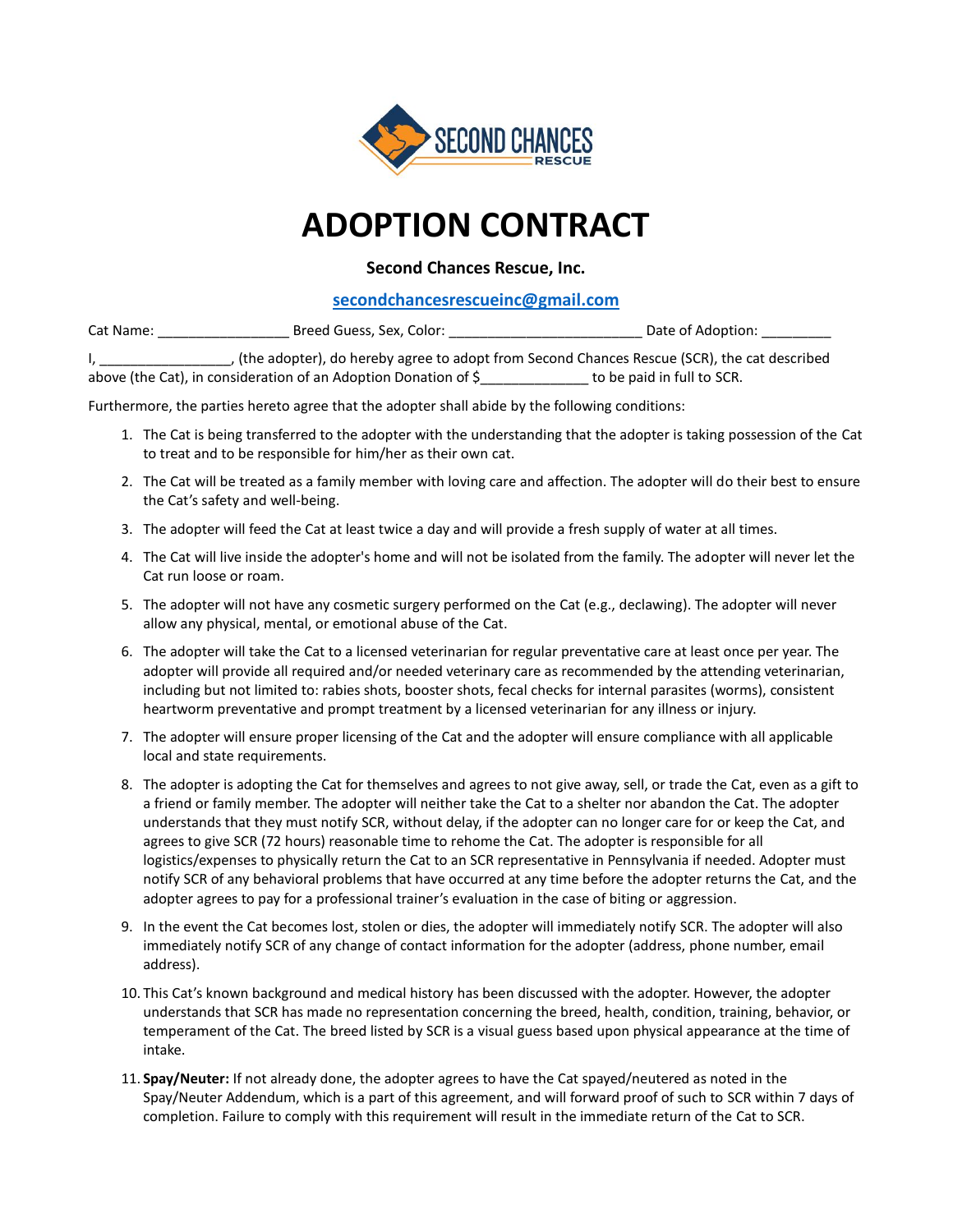- **12.** The adopter agrees to take all necessary and recommended precautions when introducing the new animals into the current house hold, including a two week shut down period, proper introductions and allowing adjustment/decompression time for ALL animals.
- **13.Medical/Behavioral Addendum:** If checked, the adopter agrees to

**\_\_\_\_\_\_\_**work with a professional trainer/behaviorist and/or qualified veterinarian per the terms of the attached Medical/Behavioral Addendum, which is a part of this agreement.

- 14. **Adoption Donation.** The adopter understands that the adoption donation (including any deposits) help defray SCR's expenses for food, sheltering, spaying or neutering, vaccinations and veterinary care, as well as the administrative burden for processing this adoption. Accordingly, adoption donations are NOT refundable. If the Cat is determined to not be a good match, SCR may work with the adopter to find another SCR cat, at SCR's sole discretion. SCR will always take our Cats back, but NO part of the adoption donation is refundable.
- 17. The adopter will allow SCR to make inquiry about and enforce any of the above conditions and requirements at any time after adoption. This can include visits to the adopter's home and contact with the adopter's veterinarian.
- 18. The adopter affirms that no member of the household has been convicted of an animal welfare law violation such as neglect, cruelty, abandonment etc.
- 19. The Cat is not legally adopted until the adopter has paid the adoption donation in full and submitted this properly executed contract.
- **20.** THE ADOPTER UNDERSTANDS THAT SCR HAS THE RIGHT TO DEMAND RETURN OF THE CAT IF THE ADOPTER DOES NOT COMPLY WITH ANY OF THE ABOVE PROVISIONS. SCR has made a lifetime commitment to the Cat. If SCR finds a reasonable basis for believing that any of the above conditions and requirements have not been met, SCR will first notify the adopter by certified mail, return receipt requested, of the reclamation and ask that the Cat be returned. The notice will state clearly the circumstances under which SCR is acting and state a date when the adopter may meet with representatives of SCR to discuss the situation. After seven days from the receipt of this notice, if the adopter has not contacted SCR, or has not accepted the notice, legal action will be taken by SCR to retrieve the Cat. If the Cat is in a situation that may endanger its life, SCR may call animal control in the adopter's locality to recover the Cat on SCR's behalf immediately. In the event that either of these situations occurs, or if for any reason the Cat is returned to SCR, the adopter may request a meeting to discuss the matter within 10 days after the Cat is reclaimed. Any decision of SCR is final as to whether the Cat shall be returned to the adopter.
- 21. **Release:** The adopter agrees to accept responsibility and ownership of the Cat at the adopter's own risk. The adopter, and for the adopter's spouse, heirs, executors, personal representatives and assigns agrees never to bring a claim or suit against SCR. The adopter releases SCR and its directors, founders, employees, officers, agents, representatives, contractors, volunteers, successors and assigns from all liability arising from the adoption or behavior of the Cat. The adopter understands that this agreement discharges SCR and its directors, founders, employees, officers, agents, representatives, contractors, volunteers, successors and assigns from any liability to the adopter and the adopter's spouse, heirs executors, and assigns, with respect to bodily injury, personal injury, illness, amputation, scarring, death, property damage or other loss that may result from the adoption or behavior or activities of the Cat. The adopter releases SCR and discharges SCR and its directors, founders, employees, officers, agents, representatives, contractors, volunteers, successors and assigns from any liability for SCR's own negligence or liability that may result in bodily injury, personal injury, illness, amputation, scarring, death, property damage or other loss to the adopter. The adopter agrees that SCR may use any photograph of the adopter and the Cat taken by SCR or its agents, or provided by the adopter to SCR, in promotional materials, consents to SCR's use of the adopter's likeness in such promotional materials, and specifically releases SCR from any claim arising out of SCR's use of the adopter's likeness or photographs of the adopter in such promotional materials.